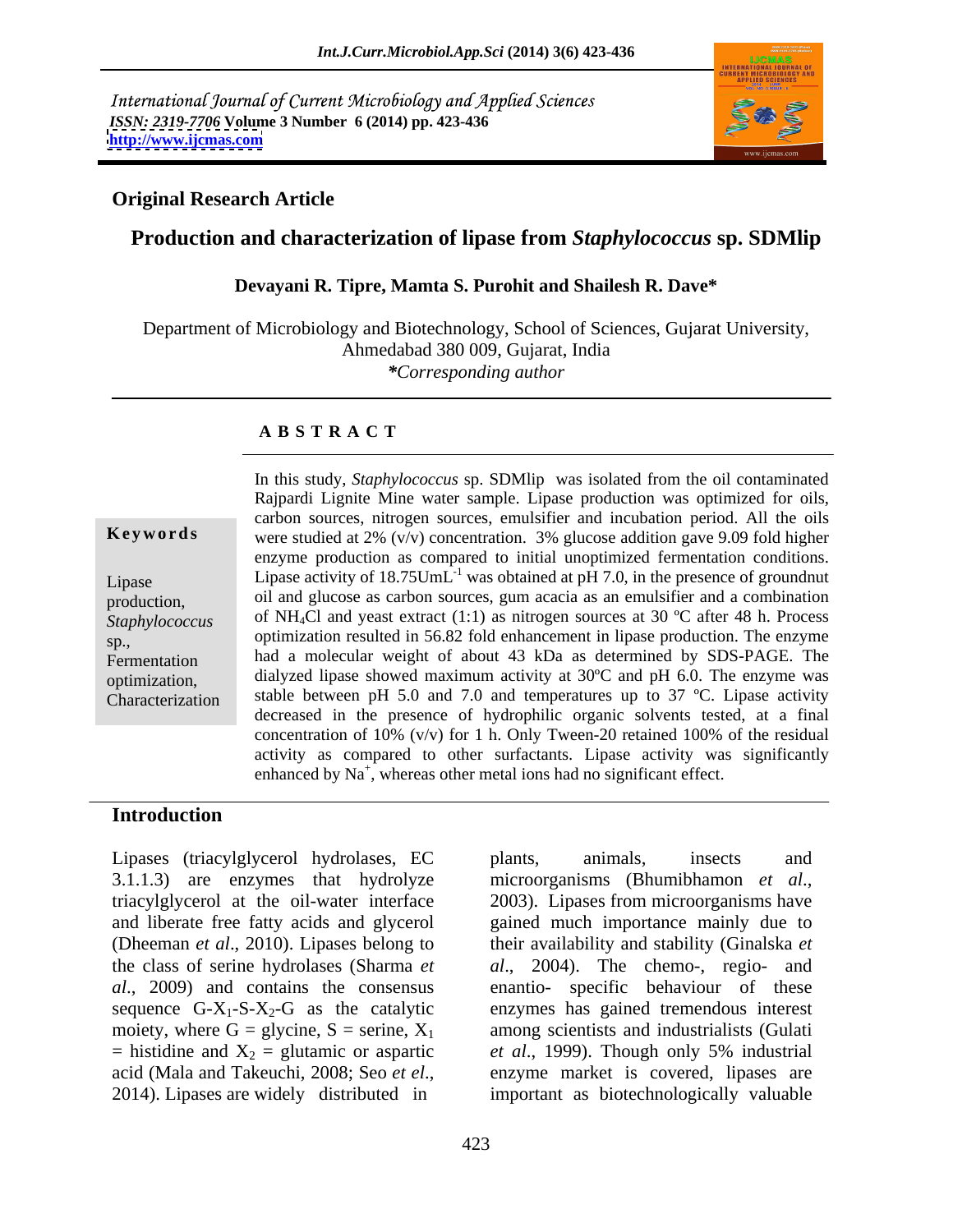enzyme (Sangeetha *et al*., 2011). Lipases are widely used in the processing of fats, polycaprolactone (Gombert *et al*., 1999).

Microbial lipases are mainly produced by fermentation can also be used for lipase production (Mahadik *et al*., 2002; favourable for microbial lipase production.

The aim of the present work was to isolated from the mine water sample, to determine the cultural conditions for lipase production and to characterize the **Inoculum preparation** produced lipase.

Lipase producing bacteria were isolated from oil contaminated water sample of Rajpardi lignite mine, Gujarat, India, by hlank. plating 0.1 mL of 1:100 diluted samples on 1% Tributyrene Agar (HiMedia, India) plates. All the plates were incubated at 30±2 ºC temperature. After incubation, well isolated bacterial colonies, giving<br>were of analytical grade from HiMedia, zone of hydrolysis were picked up and purified isolates were maintained on nutrient agar (HiMedia, India) slants.

# **Screening for lipolytic activity**

oils and food, synthesis of fine chemicals, From the isolates, the culture colony paper manufacturing, production of which showed a maximum ratio of cosmetics, resolution of racemic drugs, lipolytic zone diameter to colony diameter formulation of detergents and degreasing on the tributyrene agar plate, was selected. agents (Bayoumi *et al*., 2007). Moreover, The selected isolate was maintained by a promising application field for lipases is help monthly sub-culturing on nutrient agar the polyhydroxyalkanoates and slants and stored at  $6.0\pm 2$  °C. slants and stored at  $6.0+2$  °C.

# **Taxonomical studies of the isolate**

submerged culture but solid state The selected isolate was identified using Chaturvedi *et al*., 2010). But there are Bacteriology (Sneath *et al*., 1986). some problems associated with solid state Genomic DNA was isolated from the pure fermentation, like designing scale up, culture pellet using Genei Pure Bacterial control of heat transfer and cooling, DNA purification kit-117290 (Genei, control of oxygen transfer and diffusion of India). The 16S rRNA gene fragment was products (Chaturvedi *et al*., 2010). amplified using high frequency PCR Therefore, submerged cultivation is more polymerase. Universal 16S rDNA primers identify the selected bacterial culture were sequenced in ABI 3100 (16 routine biochemical tests following Bergey s Manual of Systematic and instant ligation kit 105611 were used in the process. The PCR product was cloned in pGEMT vector and 1.5 kb insert capillary) sequencer.

# **Inoculum preparation**

**Materials and Methods** h old culture from nutrient agar slant, was **Isolation of lipase producing**  $3.4 \times 10^{10}$  cells  $mL^{-1}$  and from this **microorganisms** suspension 10% (v/v) inoculum was added Throughout the study, actively growing 16 harvested in sterile normal saline to get cells  $mL^{-1}$  and from this and from this suspension 10% (v/v) inoculum was added in the production medium. The cell density was measured using the turbidimetic method at 550 nm against normal saline as blank.

# **Chemicals**

All chemicals and media ingredients used were of analytical grade from HiMedia, India and SD Fine Chemicals, India. Olive oil used was from Figaro (Spain) and all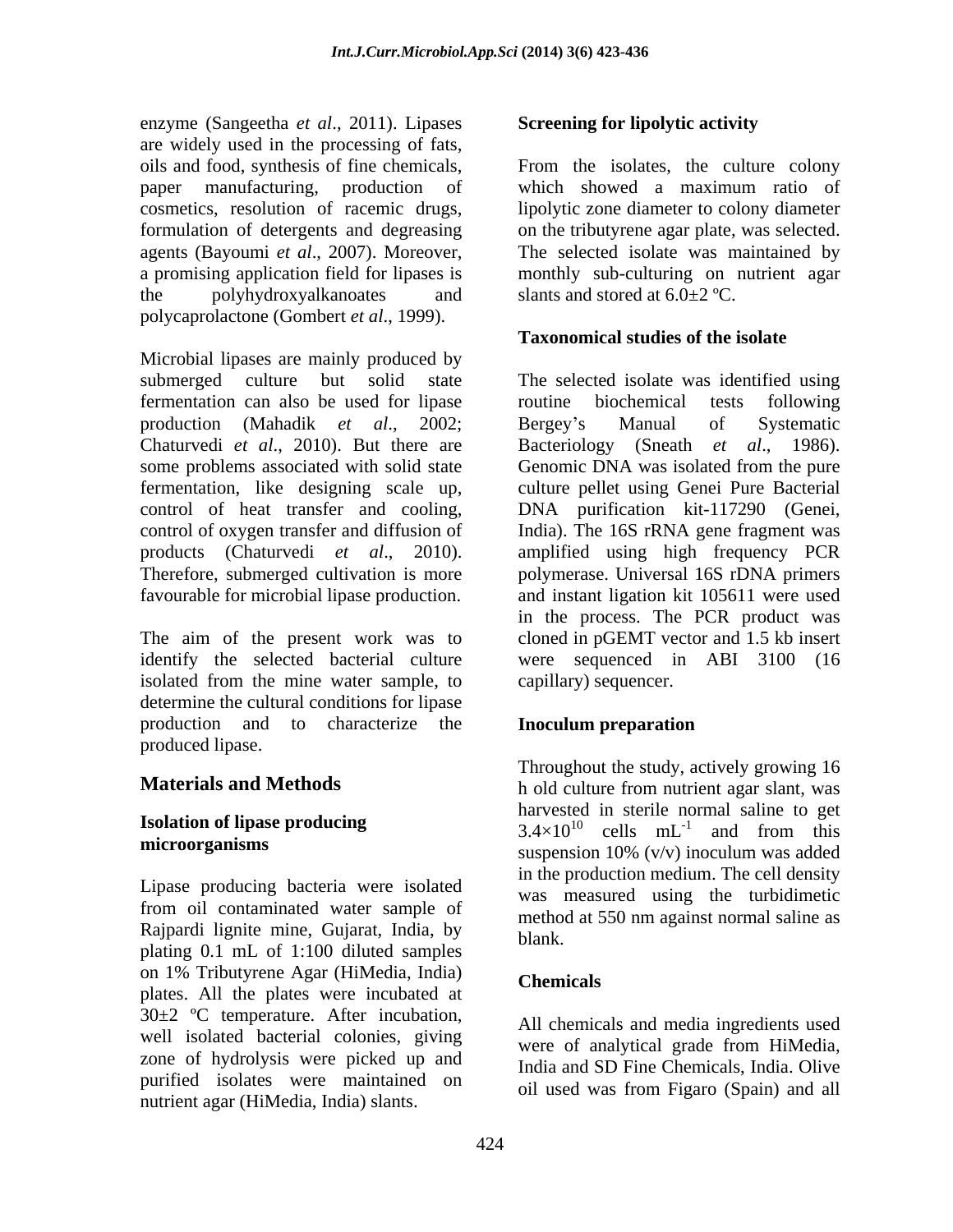other oils were of local brand available in **Lipase assay** the market.

1.0; NH<sub>4</sub>Cl 5.0; MgSO<sub>4</sub>.7H<sub>2</sub>O 0.1; coconut homogenizer. The reaction mixture for 10 min at 4 ºC to get cell free

centrifuged at 10,000 g for 10 min. The obtained pellets were suspended in 1 mL of phosphate buffer (0.01 M, pH 7.0) and absorbance was measured at 550 nm in a

The physico-chemical variables namely containing the lips fraction, was types of oil, various carbon sources, precipitated by the addition of ammonium nitrogen sources, effect of emulsifier and sulphate to 60-70% saturation. The incubation period studied are summarized in Table 1. The obtained optimum values with slow stirring for 24 h before being were used in subsequent steps. If centrifuged for 17,000 g for 15 min. The otherwise mentioned, all the experiments pellet of precipitated protein was re were carried out in triplicates in 250 mL dissolved in 10 mM phosphate citrate Erlenmeyer flask containing 50 mL buffer (pH 7.0) and desalted for 8-10 h by production medium of pH 7.0, inoculated with 10% (v/v) actively growing  $(3.4\times10^{10}$  Following dialysis, the sample was stored cells  $mL^{-1}$ ) inoculum and incubated at at 4 °C till use. 30±2 ºC temperature.

# **Lipase assay**

**Enzyme production** method of Macêdo *et al.*, (1997), with the *Staphylococcus* sp. SDMlip was grown in performed with olive oil emulsion, which a modified basal production medium was prepared by mixing 25 mL of olive oil containing (g L<sup>-1</sup>): glucose 2.0; K<sub>2</sub>HPO<sub>4</sub> and 75 mL of 7% gum acacia solution in a oil 2.0% (v/v) and pH 7.0 for enzyme containing 5 mL of olive oil emulsion, 2 production (Rathi *et al.*, 2001). The cells mL of 10 mM phosphate citrate buffer (pH were allowed to grow in this medium at 7.0) and 1 mL of the culture broth 30 $\pm$ 2 °C on a rotary shaker, shaking at 150 supernatant was incubated at 30 $\pm$ 2 °C for rpm. Samples were withdrawn at different 30 min in orbital shaker shaking at 150 time interval and centrifuged at 10,000 g rpm. The reaction was immediately supernatant. Enzyme activity was of acetone-ethanol mixture (1:1, v/v) and determined from the cell free supernatant. the liberated free fatty acids were titrated **Growth estimation** as an indicator. The assay was also From each flask, 1 mL of the sample was of pH 5.0 and 6.0. One unit of lipase withdrawn and 0.2 mL of 5% Triton X- activity was defined as the amount of the 100 (v/v) was added. The samples were enzyme, which liberated 1 µmol of fatty Lipase activity was determined by the following modifications. Lipase assay was homogenizer. The reaction mixture oC for stopped after incubation, by adding 1 mL with 0.05 N NaOH using phenolphthalein performed using a phosphate citrate buffer acid per min (Sharma *et al*., 2009).

# **Purification of lipase**

spectrophotometer (Systronics model 119, At the post-exponential phase of growth, India) against the buffer blank (Rathi *et*  crude supernatant was separated from *al*., 2001; Gupta *et al*., 2007). bacterial cells by centrifugation (10,000 g, **Fermentation process optimization** µm membrane filter. Subsequent steps ) inoculum and incubated at  $at 4^{\circ}$ C till use. 10 min) at 4 ºC and filtered through a 0.45 were performed at 4 ºC. Protein, containing the lipase fraction, precipitated by the addition of ammonium sulphate to 60-70% saturation. The saturated solution was maintained at 4 ºC dissolved in 10 mM phosphate citrate membrane dialysis in the same buffer. at 4 ºC till use.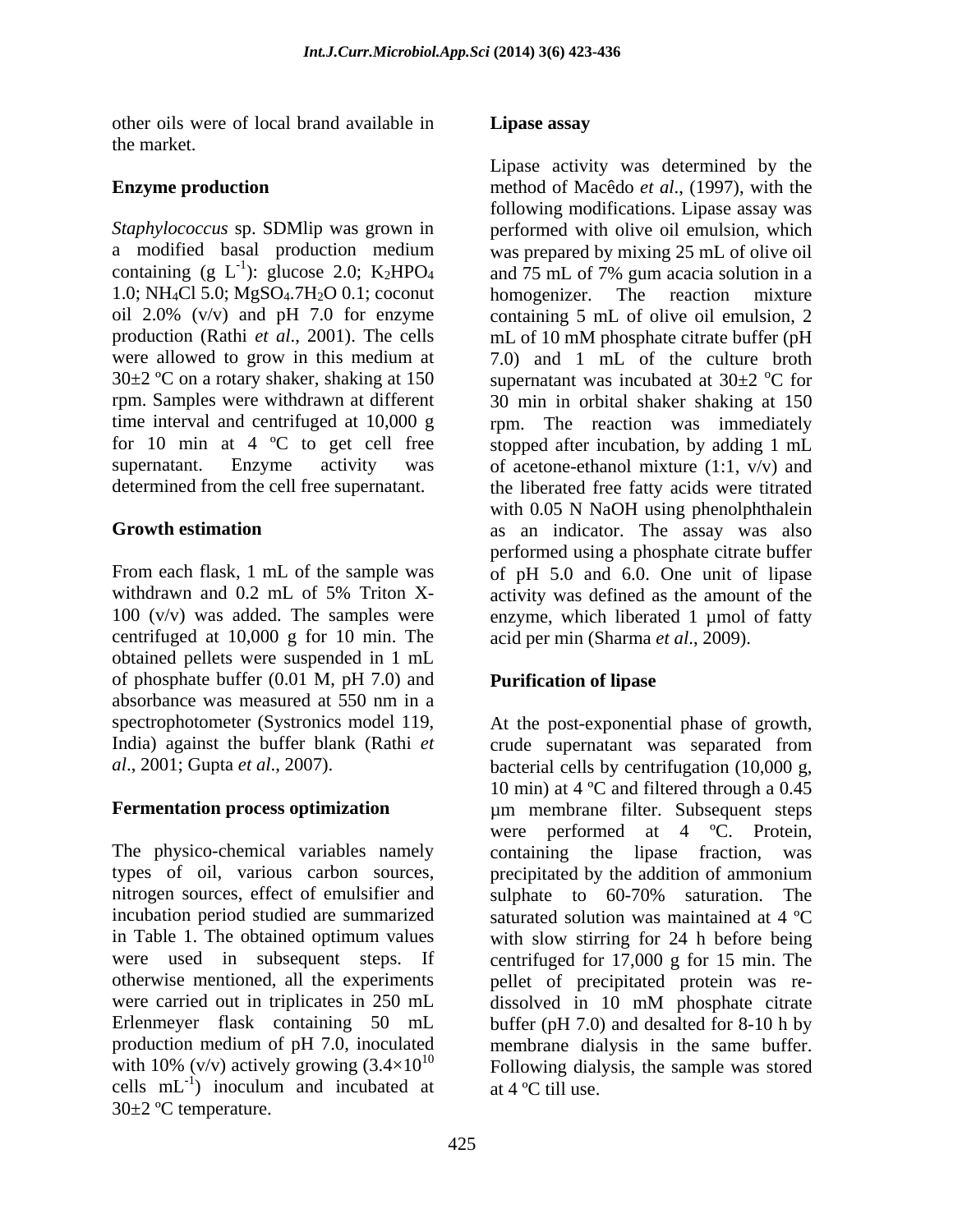# **Molecular weight determination by**

Dialyzed protein sample was separated on then assayed for remaining activity SDS-PAGE gels according to the method of Gallagher and Wiley, (2008). Samples were prepared by boiling in the sample Effect of various surfactants namely, loading buffer and loaded onto a 7% Triton X-100, Tween-20, Tween-80 and stacking gel and separated in a 12% SDS, at a concentration of 0.2%, was separating gel. After electrophoresis, the checked by pre-incubating enzyme with gel was stained and then destained. The equal volume of surfactant for 1 h molecular weight of the visualized protein bands was determined by comparing them

The effect of pH on lipase activity was determined in citrate phosphate buffer (pH was used for the investigation of thermostability and other parameters. These buffers were used to determine pH stability of the partially purified lipase Results and Discussion preparation. A mixture (1:1) of enzyme and buffers was incubated for 1 h at 30 ºC, and the standard enzyme assay described previously was performed. The residual Accumulated water from the Raipardi activities were calculated by comparison with the activities in the respective

Lipase activity was measured at various temperatures (10-50 ºC) under standard assay conditions. Thermal stability of the partially purified enzyme was investigated by pre-incubating the enzyme with equal volume of buffer of pH 6.0 at various temperatures (10-50  $^{\circ}$ C) for 1 h followed by residual lipase activity estimation at 30 ºC and pH 6.0 under standard assay

The effect of hydrophilic and hydrophobic adonitol. stability was investigated, for which equal

**SDS-PAGE** cell-free supernatant and incubated at 30 volumes of organic solvent was added to ºC for 1 h at pH 6.0. The samples were relative to the control without solvent.

> Triton X-100, Tween-20, Tween-80 and SDS, at a concentration of 0.2%, was followed by residual activity estimation.

with the molecular weight markers. The influence of metal ions on lipase **Characterization of lipase** enzyme in the presence of 1 mM of metal 5.0 and 6.0) and potassium phosphate and assayed for lipase activity. In enzyme buffer (pH 7.0). The optimum pH obtained characterization studies, all solutions were activity was studied by incubating the enzyme in the presence of 1 mM of metal ions  $(Sn^{2+}, K^+, Ca^{2+}, Co^{2+}$  and Na<sup>+</sup>), which ,  $K^+$ ,  $Ca^{2+}$ ,  $Co^{2+}$  and  $Na^+$ ), which  $^{2+}$  Co<sup>2+</sup> and No<sup>+</sup>) which ,  $Co<sup>2+</sup>$  and Na<sup>+</sup>), which  $^{2+}$  and  $\text{Ne}^+$  which and  $Na<sup>+</sup>$ ), which ), which were added as their chloride salts. Incubation was carried out at 30 ºC for 1 h prepared in buffer of pH 6.0, except in study of pH stability.

# **Results and Discussion**

# **Isolation of lipase producers**

controls without pre-incubation. sulphate as 3.1, 390 mV, 1.21 ppt and 5 g Accumulated water from the Rajpardi lignite mine showed the pH, redox potential, total dissolved solids and  $L^{-1}$  respectively and traces of dispersed oil droplets. On 1% Tributyrene agar plate, 8 morphologically different bacterial isolates showed the zone of hydrolysis. Among the isolates studied, the Gram positive cocci, which gave the largest hydrolytic zone diameter ratio of 5.66 was selected for further investigation.

### **Taxonomical studies of the isolate**

conditions. The isolate was found to utilize glucose, organic solvents (20% v/v) on crude lipase arabinose, lactose, sorbitol, mannitol, sucrose, maltose, fructose, lysine, citrate and gave positive reactions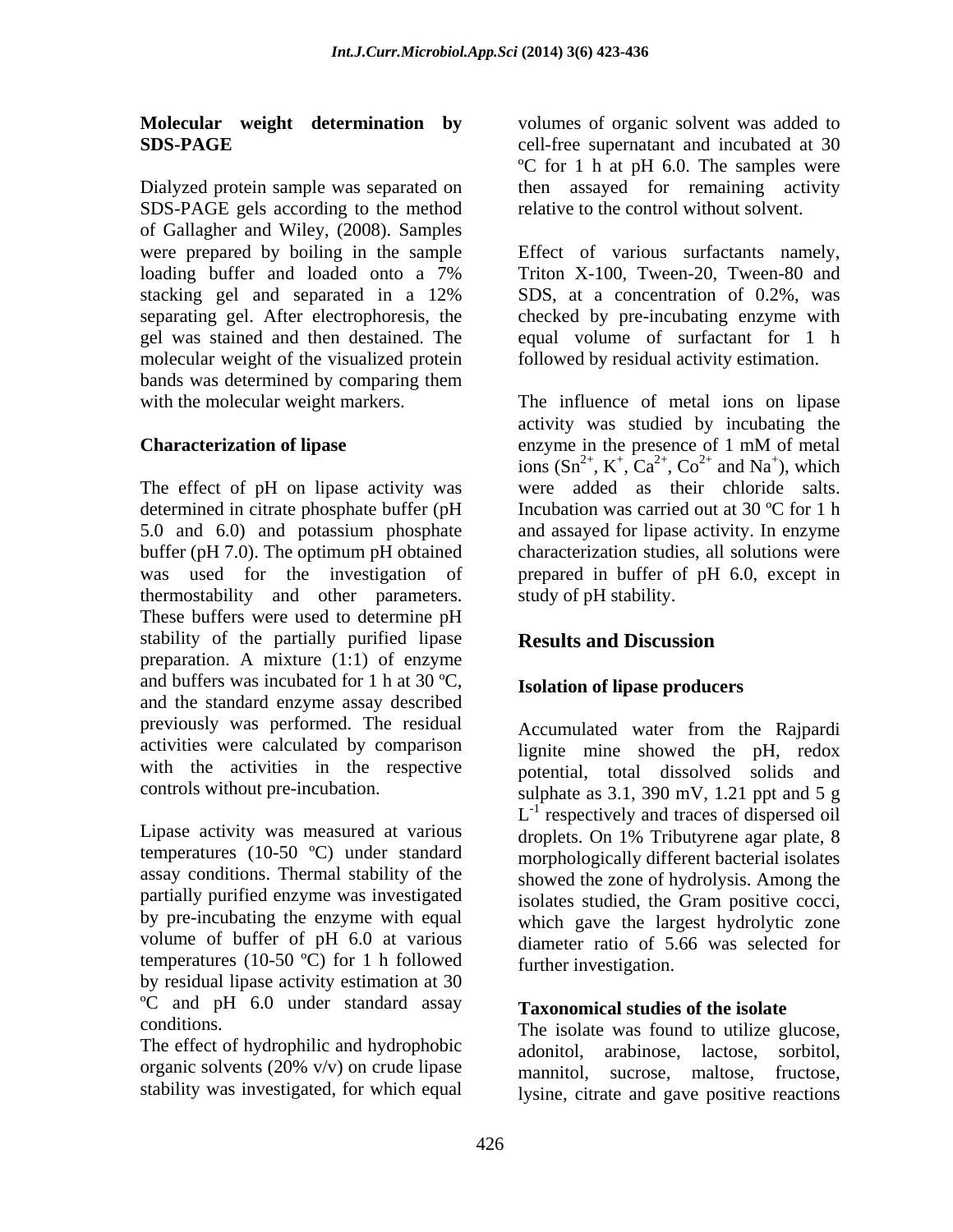for ornithine decarboxylation, nitrate activity of 3.0 U mL<sup>-1</sup> in fermentation reduction, catalase; whereas, it gave broth having 3% (w/v) of glucose negative results for urease, oxidase, concentration and 2% (v/v) of groundnut amylase, protease production, oil. Above this glucose concentration, phenylalanine deamination, citrate enzyme production decreased. utilization and  $H_2S$  production. The isolate was unable to utilize xylose. Based on Among the various inorganic and organic colony morphology, cell morphology and nitrogen sources tested, the highest lipase studied biochemical tests, the isolate was activity increased from 3.0 U mL<sup>-1</sup> to 12.5 identified as *Staphylococcus* sp. Finding of U mL<sup>-1</sup> in the presence of a combination identified as *Staphylococcus* sp. Finding of  $U$  mL<sup>-1</sup> in the presence of a combination 16S rRNA sequence analysis also of  $(1+1)\%$  of NH<sub>4</sub>Cl and yeast extract at confirmed the identity of the isolate as  $30\pm 2$  °C (Fig. 2). This comes out to be *Staphylococcus* sp. The sequence was 4.16 fold rise in enzyme production as deposited in GenBank with accession compared to the production in 0.5% number HQ262547 and the strain was NH4Cl containing medium. Yeast extract designated as *Staphylococcus* sp. SDMlip. act as a nitrogen source as well as it The isolate showed 98% homology to supplies vitamins and trace metals, thereby *Staphylococcus hominis* strain KSI 1345 affecting the growth of the organism and

Results on oils with long chain saturated, *Amycolatopsis mediterranei* DSM 43304. production of 0.66 U  $mL^{-1}$  was achieved  $^{-1}$  wee exhibited was achieved with olive oil followed by groundnut oil Gum acacia as an emulsifier has been  $(0.5 \text{ U } \text{mL}^{-1})$ , cottonseed oil  $(0.4 \text{ U } \text{mL}^{-1})$ , reported to enhance lipase production coconut oil  $(0.33 \text{ U } \text{mL}^{-1})$  and sesame oil (Gulati *et al.*, 1999). It is clear from Fig. 3  $(0.16 \text{ U } \text{mL}^{-1})$ , in the presence of 0.2% that enzyme production started in glucose. Gupta *et al*., (2004) and Acikel *et*  exponential phase and reached a peak in *al*., (2011) have also reported variations in stationary phase, as was also observed by induction of lipase production depending many workers (Rathi *et al*., 2001; Gupta *et*  on the type of lipid sources used. But *al*., 2004). Enzyme activity increased with keeping in mind the cost and bulk time up to 48 h of fermentation and then availability, groundnut oil was selected for decreased, irrespective of the presence of further studies. As depicted in Fig. 1 (b), gum acacia. In the absence of gum acacia, results of optimization of glucose cell growth was maximum at 48 h and concentration showed the highest lipase then rapid decline was observed; whereas

 $^{-1}$  in formontation in fermentation broth having 3% (w/v) of glucose

(GenBank accession number KC113159). thus increasing lipase production (Gupta *et*  **Process optimization for lipase** decreased lipase production. Dheeman *et*  **production** *al*., (2010) also reported urea as an monounsaturated and polyunsaturated From the obtained results, it can be said fatty acids, tested at  $2\%$  (v/v) that among the nitrogen sources studied, concentration, showed that the enzyme organic nitrogen sources are more suited was more efficient to act on oils with long for lipase production by the staphylococcal chain monounsaturated fatty acids. As isolate as compared to inorganic nitrogen shown in Fig. 1 (a), among the various oils sources. Nitrogen sources were found to used in this study as an inducer, under the play more significant role as compared to experimental conditions, maximum lipase carbon sources studied. activity increased from  $3.0 \text{ U } \text{mL}^{-1}$  to  $12.5$  $-1$  to 12.5 to 12.5 of  $(1+1)\%$  of NH<sub>4</sub>Cl and yeast extract at compared to the production in 0.5% supplies vitamins and trace metals, thereby *al*., 2007). Addition of urea significantly inhibitor for lipase production by *Amycolatopsis mediterranei* DSM 43304. that among the nitrogen sources studied,

), in the presence of 0.2% that enzyme production started in carbon sources studied. Gum acacia as an emulsifier has been that enzyme production started in gum acacia. In the absence of gum acacia,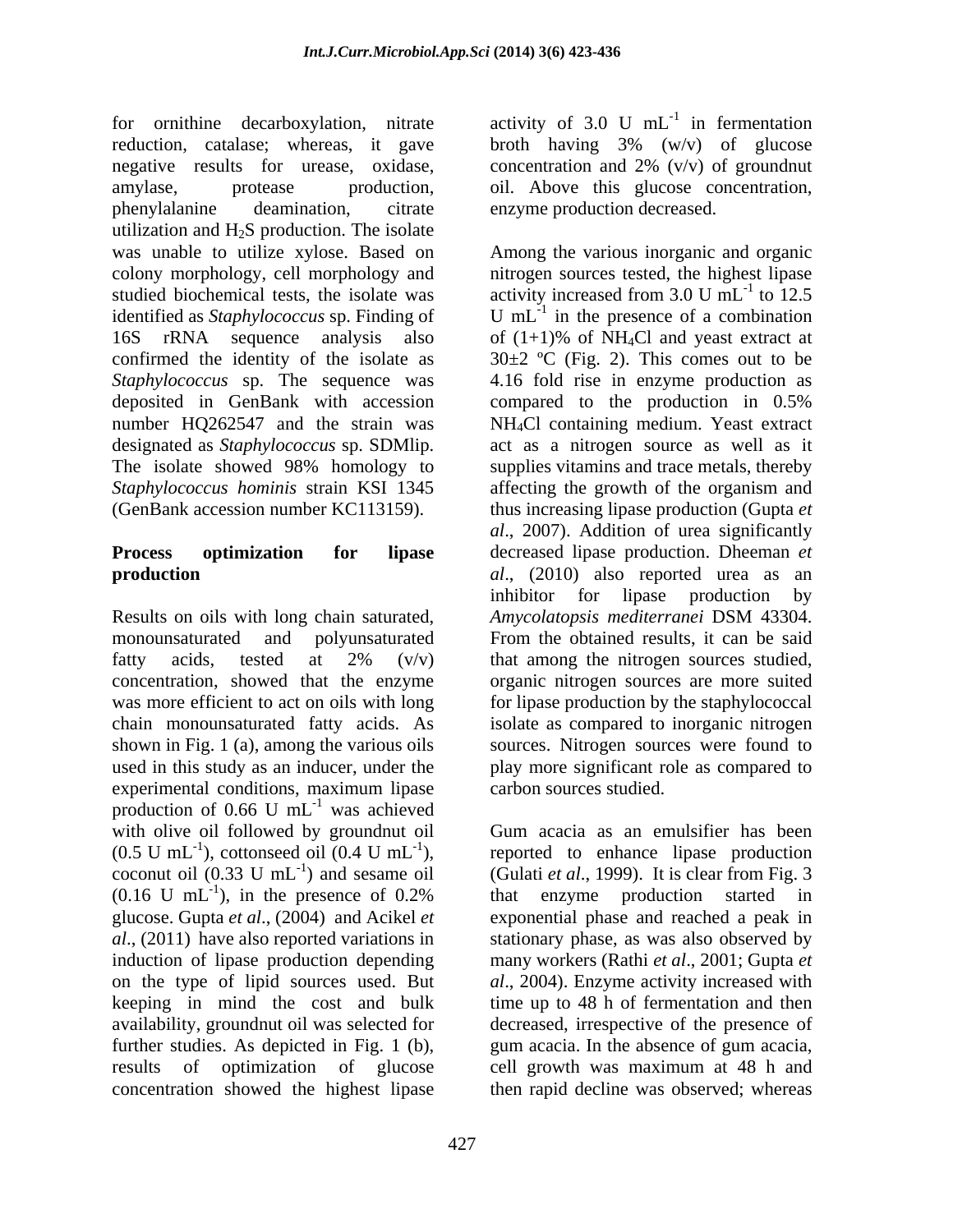in the presence of 1% gum acacia, cell growth was maximum at 29 h of pH more suitable for the optimum enzyme incubation and then decreased slowly, although enzyme activity continuously increased up to 48 h. The enzyme activity The lipase hydrolyzed olive oil in the enzyme was found to be more active at pH and 37<sup>o</sup>C, retaining 83.33% and 76% of 7.0, respectively. Whereas 100% activity was retained at

It was observed that ammonium sulphate, between 60% and 70% of saturation, resulted in the maximum lipase recovery Solvents, namely, ethanol, acetone, purification (Table 2). Dialysis was performed for this fraction and the lipase was purified to 35.50 fold with a specific activity of  $486.45$  U mg<sup>-1</sup> protein. The lipase showed a molecular weight of 57.14%, 64.29%, 50.01% and 71.44% of Mala and Takeuchi, (2008), microbial

activity and stability, at acidic pH values. also showed 28.56% loss within 1 h. achieved, which decreased to  $92.46\%$  surface (Maia *et al.*, 2001; Dheeman *et al.*,  $(4.42 \text{ U mL}^{-1})$  and  $84\%$   $(4.17 \text{ U mL}^{-1})$  at 2010). pH 5.0 and 7.0, respectively. Similar results were also reported in the literature (Oterholm *et al*., 1970; Ginalska *et al*., 2004); whereas Kumar *et al*., (2005) and

428

Bhushan *et al*., (2008) have found alkaline activity and stability.

of emulsified medium was 1.5 fold higher temperature range of 10-45ºC, with a as compared to non-emulsified medium maximum at 30°C (Fig. 4b). The lipase that gave 12.5 U mL<sup>-1</sup> lipase activity. The was quite stable at temperature of 30  $^{\circ}$ C 6.0 as compared to pH 7.0, as the activity the lipase activity after 1 h incubation. The was 14.6 U mL<sup>-1</sup> at pH 6.0 and it enzyme also showed > 50% of the residual decreased to 13.5 and 12.5 at pH 5.0 and activity after 1 h incubation at 45ºC, **Characterization of lipase** lipase from *F. solani* FS1 was stable The lipase hydrolyzed olive oil in the maximum at 30ºC (Fig. 4b). The lipase and 37ºC, retaining 83.33% and 76% of whereas 100% activity was retained at 10ºC. Maia *et al*., (2001) also found that below 35 ºC and above this significant losses were observed.

and it comes out to 21.85 fold increase in isopropanol and pyridine, at a final <sup>-1</sup> protein. The solvents showed residual activity of approximately 43 kDa. As per the report respectively; whereas an increase in lipases are of 20-60 kDa proteins. found by Sharma *et al.*, (2009) for acetone, ethanol and isopropanol,<br>As can be seen from Fig. 4 (a), for the respectively. Shabtai and Mishne, (1992) *Staphylococcus* sp. SDMlip lipase, reported that pyridine caused 90% loss in alkaline pH was found more inhibitory as enzyme activity after 24 h incubation. The compared to acidic pH. The lipase showed *Staphylococcus* sp. SDMlip lipase enzyme Mahadik *et al*., (2002) found acidic lipase Lipases are diverse in their sensitivity to from *A. niger*, where optimum activity organic solvents, but there is a general was between pH 2.5 and 3.0, with a sharp agreement that water immiscible lipophilic decline above pH 3.5. The lipase was solvents retain enzyme's high catalytic found to be quite stable over a pH range of activity as compared to water miscible 5.0 to 7.0. At pH 6.0, the highest residual solvents because they do not strip off the activity of  $98.27\%$  (4.83 U mL<sup>-1</sup>) was crucial bound water from the enzyme's  $(4.42 \text{ U } \text{mL}^{-1})$  and 84%  $(4.17 \text{ U } \text{mL}^{-1})$  at 2010). ) and 84%  $(4.17 \text{ U } \text{mL}^{-1})$  at 2010).  $-1$  et 2010) ) at  $2010$ . Solvents, namely, ethanol, acetone, concentration of 10% (v/v), were tested for their effect on the enzyme activity and the results are depicted in Fig. 5 (a). These 57.14%, 64.29%, 50.01% and 71.44% residual activity by 9%, 10% and 25% was acetone, ethanol and isopropanol, respectively. Shabtai and Mishne, (1992) also showed 28.56% loss within 1 h.

> As evident from Fig. 5 (b), among various surfactants, Tween-20 had no effect; whereas Triton X-100 and SDS retained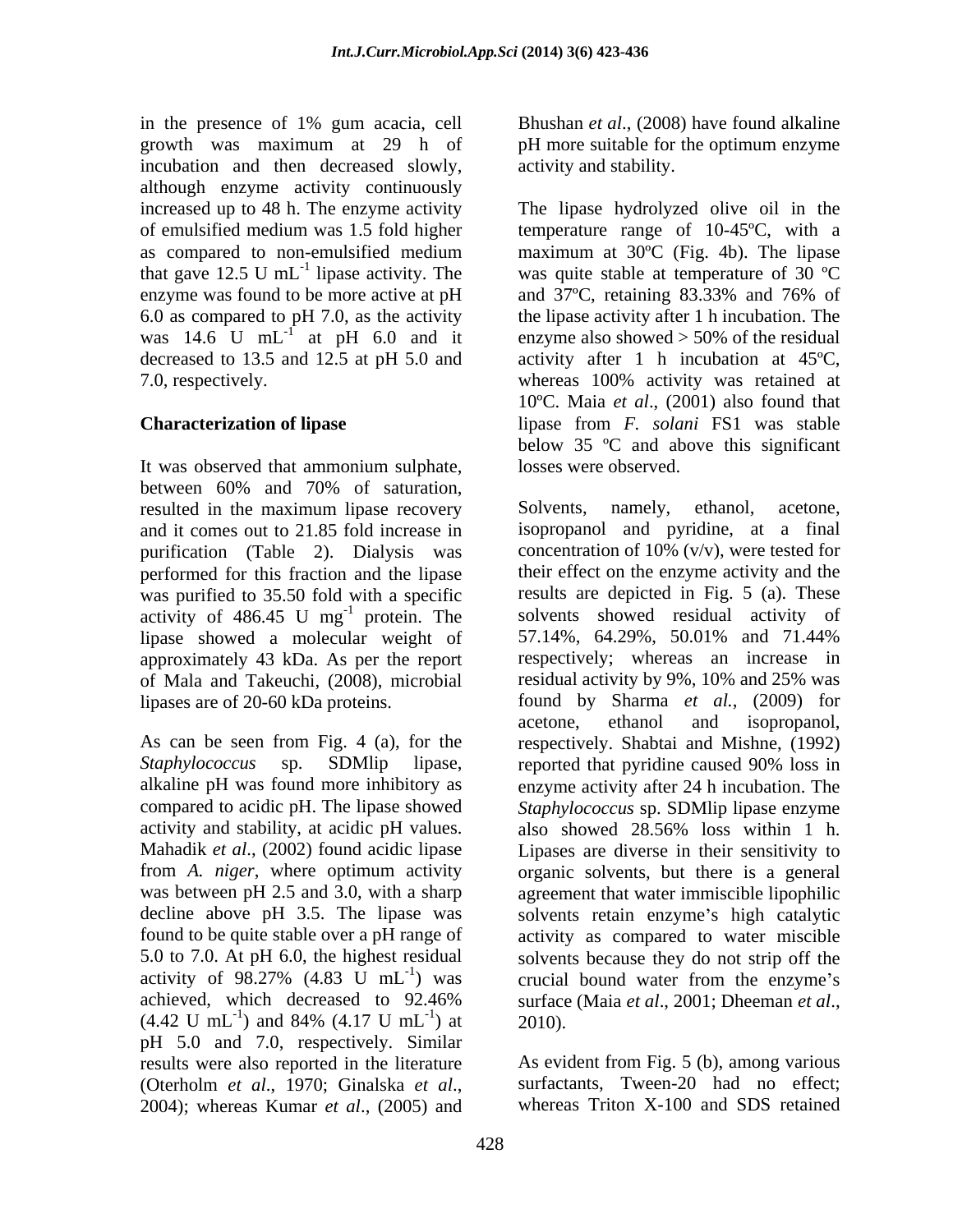85.47% and 84.55% of the enzyme (2009). Kundu *et al.*, (1987) reported that activity, respectively, while Tween-80 SDS (2 and 20 mM) did not affect lipase activity, respectively, while Tween-80 SDS (2 and 20 mM) did not affect lipase showed 76.37% of residual activity. These activity. The activity of lipase from surfactants were used at a final *Bacillus stearothermophilus* P1 was concentration of 0.2%. Similar results enhanced in the presence of Triton X-100, 85.47% and 84.55% of the enzyme (2009). Kundu *et al.*, (1987) reported that activity, respectively, while Tween-80 SDS (2 and 20 mM) did not affect lipase showed 76.37% of residual activity. These activity. The activity o

as was reported by Bayoumi *et al*., (2007).

|    | No. Parameters                                          | <b>Values studied</b>           |
|----|---------------------------------------------------------|---------------------------------|
|    | Oils - coconut, olive, sesame, groundnut, cottonseed (% | 2.0                             |
|    | V/V)                                                    |                                 |
| Ź. | Glucose concentration (% $w/v$ )                        | 1.0, 2.0, 3.0, 4.0, 5.0         |
|    | Nitrogen sources $(\% w/v)$ :                           |                                 |
|    | $NH_4Cl$                                                | 0.5, 1.0, 2.0                   |
|    |                                                         |                                 |
|    | Urea                                                    |                                 |
|    | Peptone                                                 |                                 |
|    | Yeast extract                                           |                                 |
|    | $NH_4Cl$ + yeast extract $(1+1)\%$                      |                                 |
|    | Yeast extract + peptone $(1+1)\%$                       |                                 |
|    | Yeast extract + peptone( $1.5+0.5$ )%                   |                                 |
|    | Yeast extract + peptone $(1.75+0.25)\%$                 | At a final concentration of 2.0 |
|    | Yeast extract + peptone( $0.5+1.5$ )%                   |                                 |
|    |                                                         |                                 |
|    | Yeast extract + peptone $(0.25+1.75)\%$                 |                                 |
|    | Incubation period (h) with and without 1% gum acacia    | $0$ to 50                       |

### **Table.1** Parameters studied for process optimization

| Table.2 Purification steps of lipase f<br>sp. SDMli <sub>l</sub><br>• from <i>Staphylococcus</i> |
|--------------------------------------------------------------------------------------------------|
|--------------------------------------------------------------------------------------------------|

| <b>Purification</b><br>steps           | Lipase<br>activity<br>(U mL | <b>Total lipase</b><br>activity<br>(U) | <b>Total</b><br>protein<br>(mg) | <b>Specific</b><br>activity<br>$(U \, mg^{-1})$ | <b>Purification</b><br>fold | <b>Recovery</b><br>(%) |
|----------------------------------------|-----------------------------|----------------------------------------|---------------------------------|-------------------------------------------------|-----------------------------|------------------------|
|                                        | 12.5                        | 525                                    | 38.30                           | 13.70                                           | 1.0 <sub>1</sub>            | 100                    |
| Crude enzyme<br>60-70%                 | 33.67                       | 134.68                                 | 0.45                            | 299.29                                          | 21.85                       | 25.65                  |
|                                        |                             |                                        |                                 |                                                 |                             |                        |
|                                        |                             |                                        |                                 |                                                 |                             |                        |
| $(NH_4)_2SO_4$<br>fraction<br>Dialyzed | 23.35                       | 116.75                                 | 0.24                            | 486.4'                                          | 35.50                       | 22.23                  |
| enzyme                                 |                             |                                        |                                 |                                                 |                             |                        |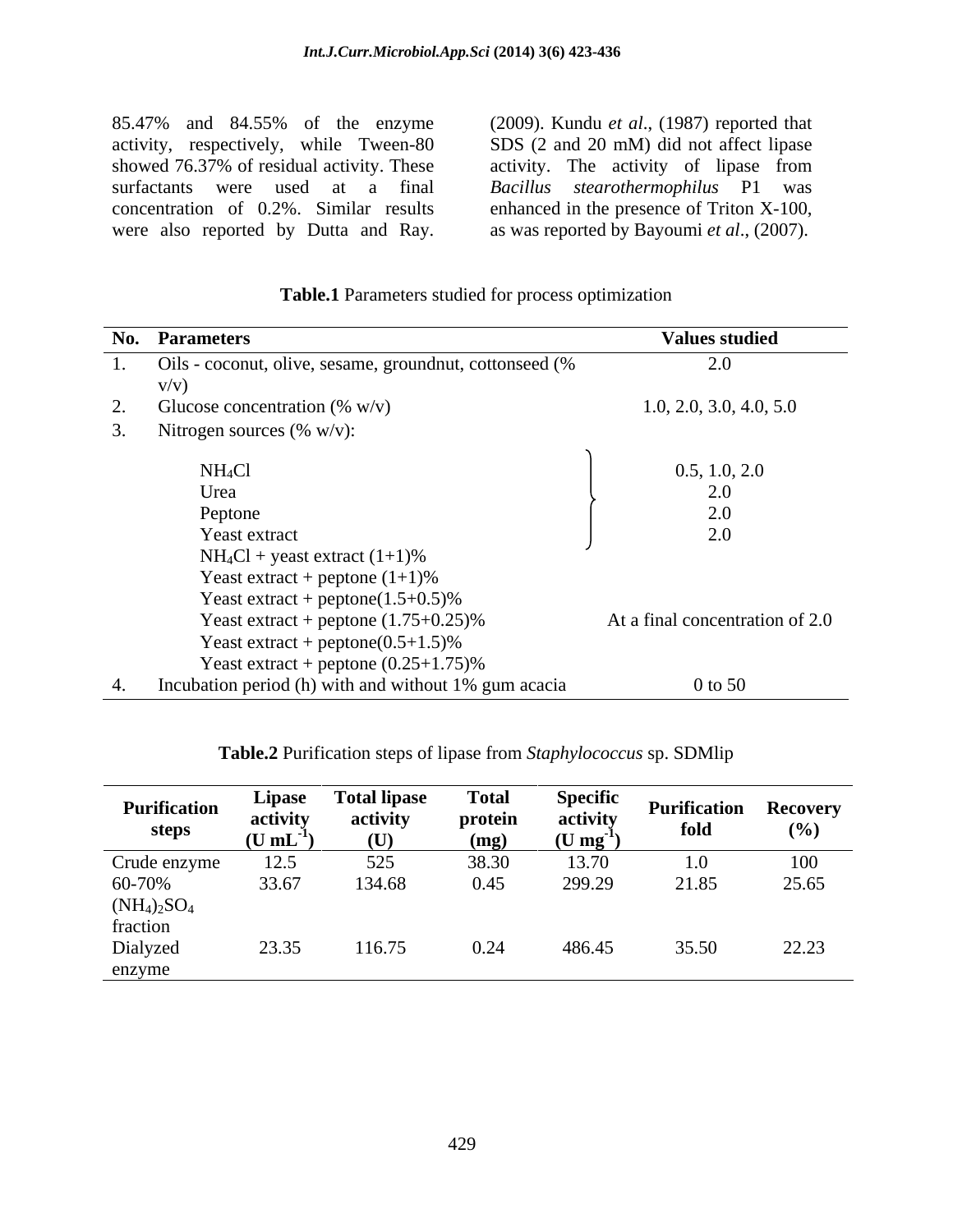



Figure.1 (a) Induction of lipase production by different oils (b) Effect of various glucose concentrations on lipase production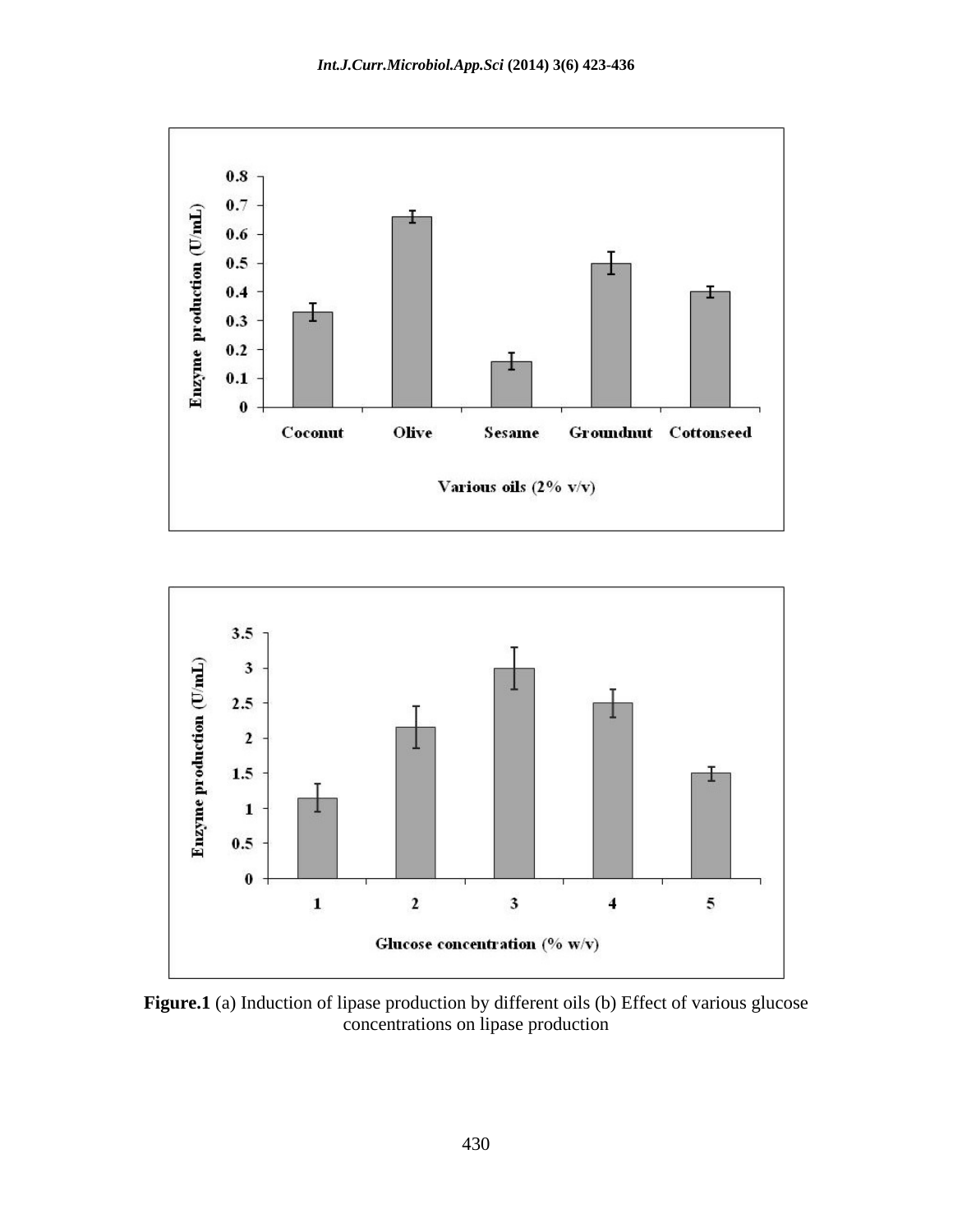

**Figure. 2** Effect of nitrogen sources and their combinations in different proportions on lipase production. 1. NH4Cl (0.5%); 2. NH4Cl (1%); 3. NH4Cl (2%); 4. Urea (2%); 5. Peptone (2%); 6. Yeast extract (2%); 7. NH<sub>4</sub>Cl+yeast extract (1+1)%; 8. Yeast extract+peptone (1+1)%; 9. Yeast extract+peptone  $(1.5+0.5)\%$ ; 10. Yeast extract+peptone  $(1.75+0.25)\%$ ; 11. Yeast extract+peptone  $(0.5+1.5)$ %; 12. Yeast extract+peptone  $(0.25+1.75)$ %



**Figure.3** Effect of incubation time on lipase production and cell growth in absence and presence of 1% gum acacia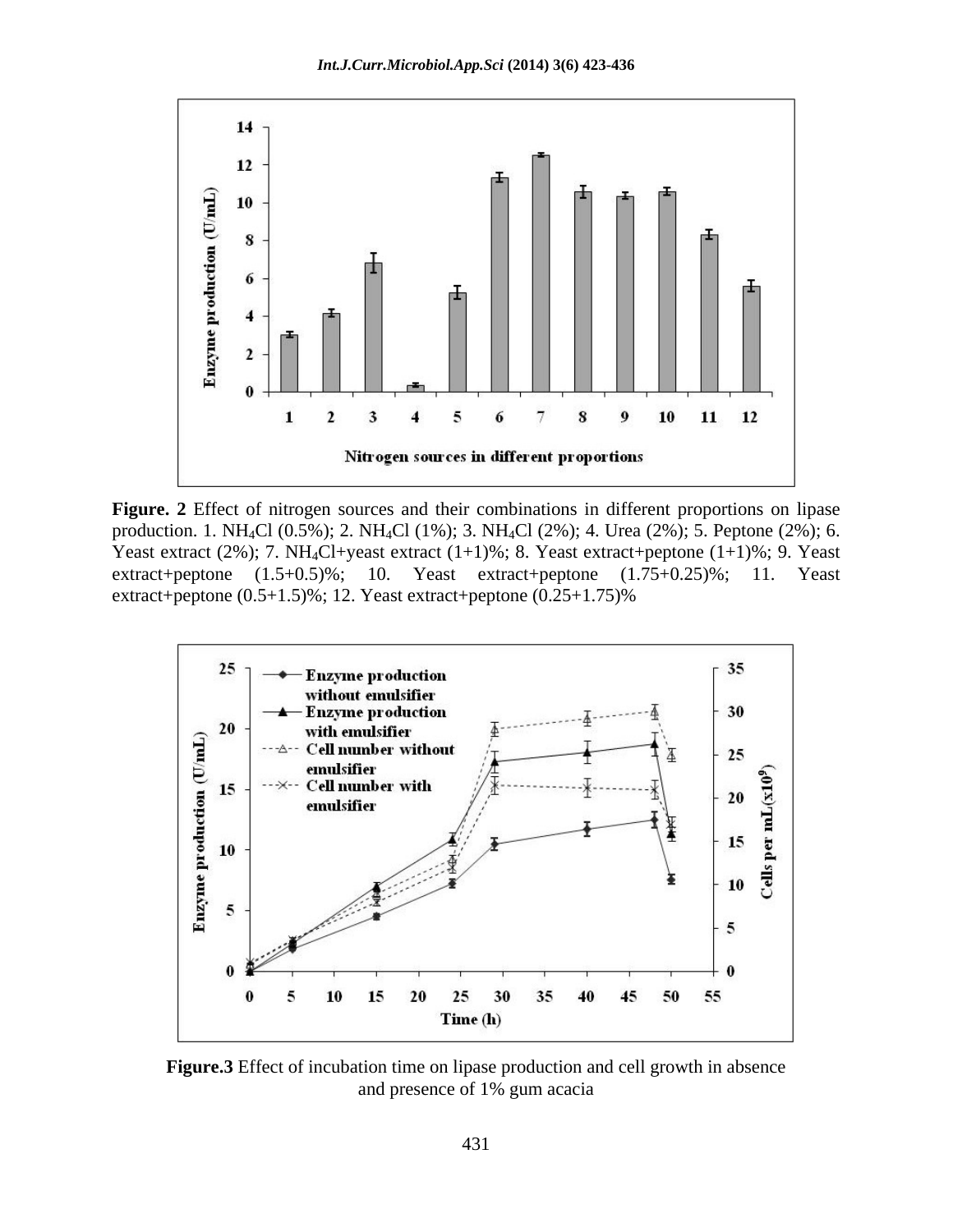

**Figure. 4** Effect of (a) pH and (b) temperature on enzyme activity and stability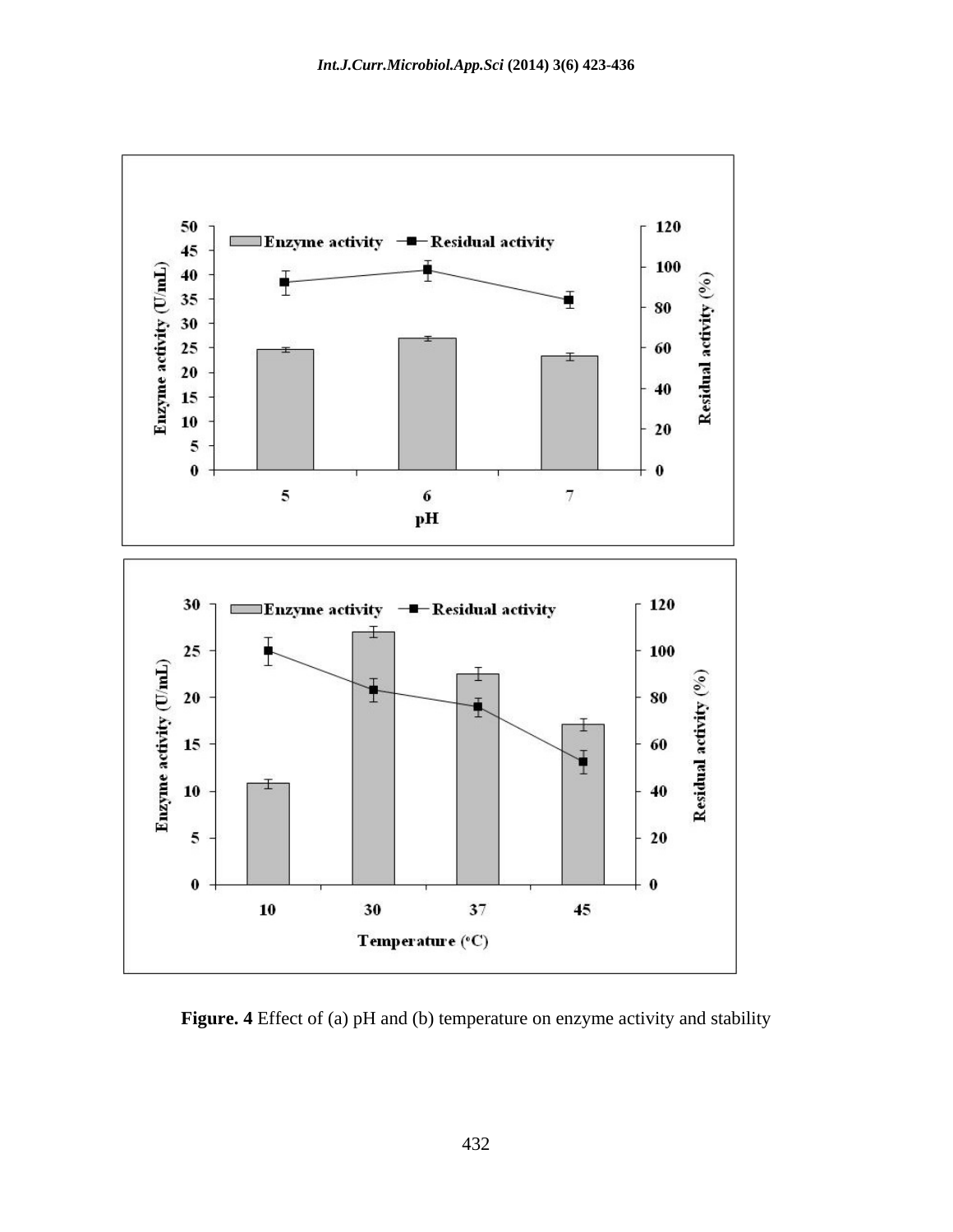

\*Value of control was  $14.37 \text{ U } \text{mL}^{-1}$ . .



\* Value of control was  $14.37 \text{ U mL}^{-1}$ . . The contract of the contract of the contract of the contract of the contract of the contract of the contract<br>The contract of the contract of the contract of the contract of the contract of the contract of the contract o

**Figure.5** Effect of (a) solvents and (b) surfactants on lipase stability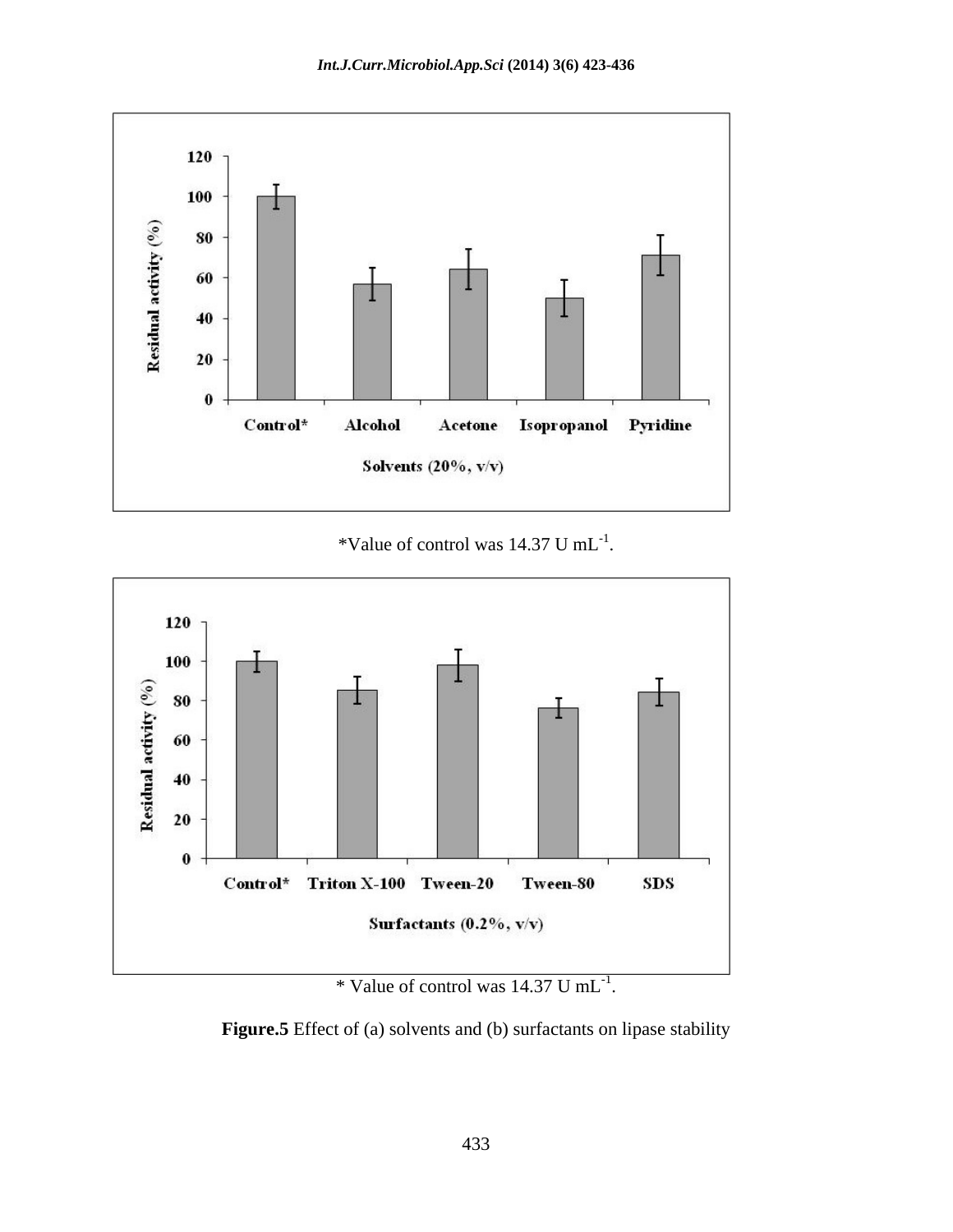

 $*$  Value of control was 14.37 U mL<sup>-1</sup> **Figure.6** Effect of metal ions on lipase stability

*Staphylococcus* sp. SDMlip lipase activity isolates studied from the mine water data in Fig. 6 showed that the crude lipase sample. Based on the studies, the (Choo *et al*., 1998; Oterholm *et al*., 1970).

efficient lipase producer among the

was unaffected by the presence of SnCl<sub>2</sub>, optimized fermentation medium for lipase<br>CaCl<sub>2</sub> and KCl; whereas CoCl<sub>2</sub> and NaCl production by *Staphylococcus* sp. SDMlip enhanced the residual activity by 7.29% is  $(g L<sup>-1</sup>)$ : glucose 30; K<sub>2</sub>HPO<sub>4</sub> 1.0; NH<sub>4</sub>Cl and 15.47%, respectively. Two thoughts  $10$ ; yeast extract 10;  $MgSO<sub>4</sub>$ .7H<sub>2</sub>O 0.1; exist; some scientists found  $Ca^{2+}$  as gum acacia 10; groundnut oil 2% (v/v); pH enhancer (Henderson, 1971; Kim *et al.*, 2009); whereas some found it inhibitory 56.82 fold increase in lipase production The negative effect of ions on the lipase is  $\qquad$  unoptimized conditions (0.33 U mL<sup>-1</sup>) and the result from direct inhibition by the optimum pH for the activity of the catalytic site (Dutta and Ray, 2009). The produced enzyme is 6.0. Following stimulatory effect of NaCl was consistent  $(NH_4)_2SO_4$  precipitation, the enzyme was with the results of Bhumibhamon *et al.*, partially purified to 35.50 fold by dialysis.<br>(2003). This effect may be due to the This 43 kDa lipase showed maximum ability of the salts to react with free fatty activity at 30  $^{\circ}$ C and pH 6.0. The enzyme acids adhered to the droplets and hence was stable between pH 5.0 and 7.0 and increasing their surface area (Anguita *et*  temperatures up to 37 ºC. Lipase activity *al*., 1993). was decreased in the presence of hydrophilic organic solvents tested. Only<br>From the obtained results, it can be Tween-20 retained 100% of the residual concluded that the isolate *Staphylococcus* activity and the enzyme also remain active sp. SDMlip was found to be the most in the presence of metal ions tested, with isolates studied from the mine water sample. Based on the studies, optimized fermentation medium for lipase production by *Staphylococcus* sp. SDMlip is (g L<sup>-1</sup>): glucose 30; K<sub>2</sub>HPO<sub>4</sub> 1.0; NH<sub>4</sub>Cl 7.0 at 30 ºC. Optimization resulted in a 56.82 fold increase in lipase production  $(18.75 \text{ U } mL^{-1})$  as compared to  $\begin{bmatrix} -1 \\ 0 \\ 0 \end{bmatrix}$  compared to ) as compared to  $^{-1}$  and ) and partially purified to 35.50 fold by dialysis. This 43 kDa lipase showed maximum hydrophilic organic solvents tested. Only Tween-20 retained 100% of the residual calcium being enhancer.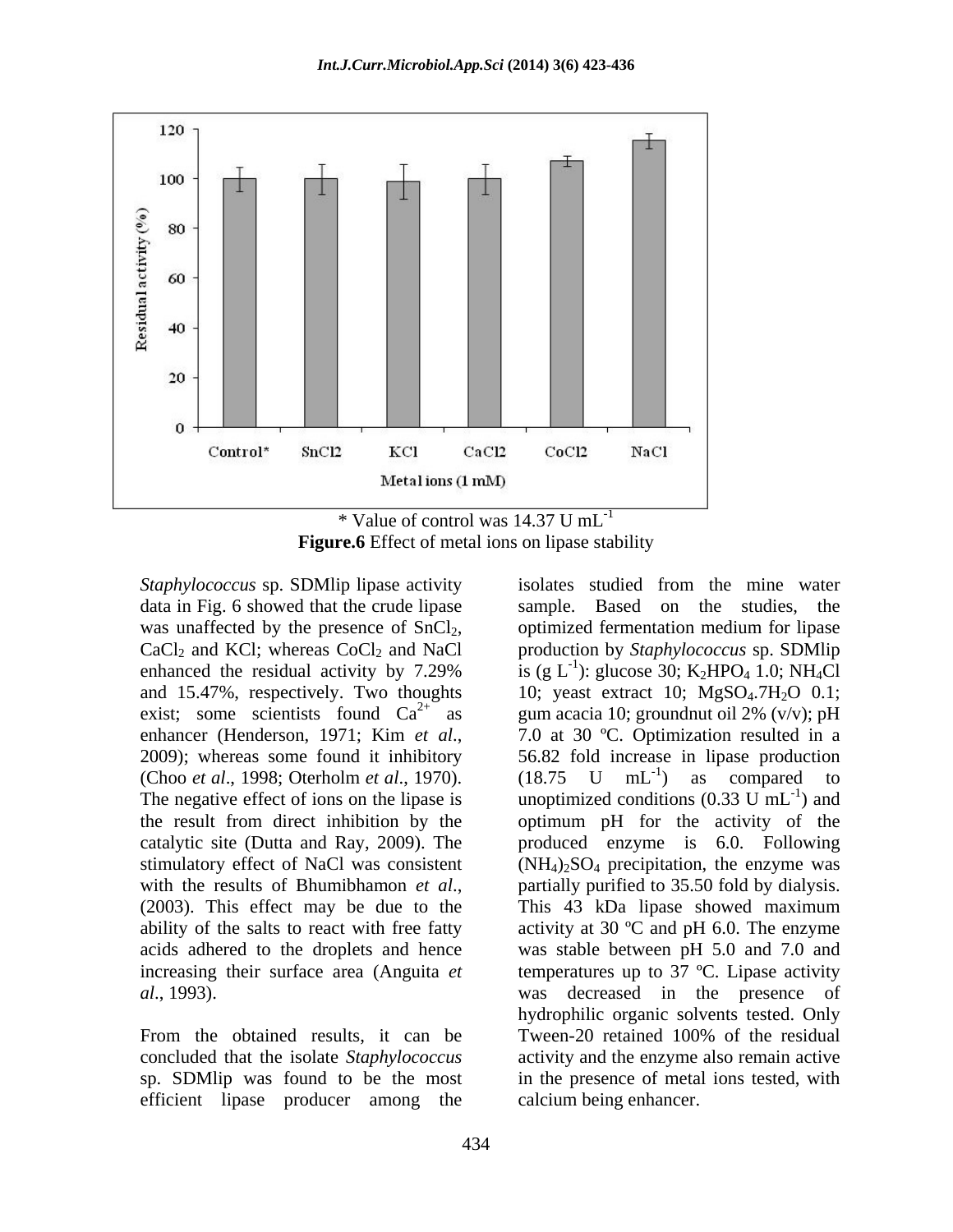- Acikel, U., Ersan, M. and Acikel, Y.S. 2011. The effects of the composition *Amycolatopsis* conditions on the production of lipase 37: 1-17. by *R. delemar*. Turk. J. Biol., 35: 35-
- Anguita, J., Aparicio, L.B.R. and Naharro, G. 1993. Purification, gene cloning, amino acid sequence analysis and expression of an extracellular lipase 154. from an *Aeromonas hydrophila* human isolate. Appl. Environ. Microbiol., 59:
- Bayoumi, R.A., El-louboudey, S.S., M.A. 2007. Production, purification application in bio-detergent industry. J.  $R59.$  J. Ind.<br>Appl. Sci. Res., 3: 1752-1765.  $31: 177-182.$ Appl. Sci. Res., 3: 1752-1765. **Reference Controllaristics** Controllaristics in the spin and Aristophe extracted the proposition of a 2011. The effects of the composition and controllar linear from the spin and the spin and the spin and the spin and th
- Fungthong, S. 2003. Isolation and characterization of *Pseudomonas* sp.
- Bhushan, I., Parshad, R., Qazi, G.N. and lipase by entrapment in Ca-alginate beads. J. Bioact. Compat. Polym., 23:
- Chaturvedi, M., Singh, M., Man, C.R. and Pandey, S. 2010. Lipase production solid state fermentation using ground
- Choo, D., Kurihara, T., Suzuki, T., Soda, lipase of an Alaskan psychrotroph, cloning and enzyme purification and Microbiol., 64: 486-491. 518-526.
- 

**References C.T.** 2010. Influence of cultivation of growth medium and fermentation conditions on the production of a thermostable extracellular lipase from *Amycolatopsis mediterranei* DSM 43304. J. Ind. Microbiol. Biotechnol., 37: 1-17.

- 44. and characterization of an alkaline Dutta, S. and Ray, L. 2009. Production thermostable crude lipase from an isolated strain of *Bacillus cereus* C7. Appl. Biochem. Biotechnol., 159: 142- 154.
- 2411-2417. techniques. John Wiley & Sons Inc,<br>
voumi. R.A., El-louboudev. S.S., USA. Gallagher, S.R. and Wiley, E.A. 2008. Current protocols essential laboratory techniques. John Wiley & Sons Inc, USA.
- Sidkey, N.M. and Abd-El-Rahman, Ginalska, G., Bancerz, R. and and characterization of thermostable lipase produced by a thermoalkalophilic lipase for newly isolated *Geotrichum*-like strain, Ginalska, G., Bancerz, R. and Kornillowicz-Kowalska, T. 2004. A R59. J. Ind. Microbiol. Biotechnol., 31: 177-182.
- Bhumibhamon, O., Jinda, J. and Gombert, A.K., Pinto, A.L., Castilho, L.R. KLB1 lipase from high fat wastewater. The solid-state fermentation using Nat. Sci., 37: 176-185. babassu oil cake as substrate. Process. and Freire, D.M.G. 1999. Lipase production by *Penicillium restrictum* in solid-state fermentation using Biochem. 35: 85-90.
	- Gupta, V.K. 2008. Immobilization of Gulati, R., Saxena, R.K., Gupta, R., 552-562. *terreus* lipase production and its Yadav, R.P. and Davidson, W.S. 1999. Parametric optimization of *Aspergillus*  potential in ester synthesis. Process. Biochem., 35: 459-464.
	- from *Bacillus subtilis* MTCC 6808 by Gupta, R., Gupta, N. and Rathi, P. 2004.<br>
	Solid state fermentation using ground Bacterial lipases: an overview of nut oil cakes as substrate. Res. J. Microbiol., 5: 725-730. biochemical properties. Appl. Gupta, R., Gupta, N. and Rathi, P. 2004. Bacterial lipases: an overview of production, purification and biochemical properties. Appl. Microbiol. Biotechnol., 64: 763-781.
	- K. and Esaki, N. 1998. A cold-adapted Gupta, N., Sahai, V. and Gupta, R. 2007.<br>
	lipase of an Alaskan psychrotroph. Alkaline lipase from a novel strain *Pseudomonas* sp. strain B11-1: Gene *Burkholderia multivorans*: statistical characterization. Appl. Environ. in a bioreactor. Process. Biochem., 42: Gupta, N., Sahai, V. and Gupta, R. 2007. Alkaline lipase from a novel strain medium optimization and production 518-526.
		- Henderson, C. 1971. A study of the lipase